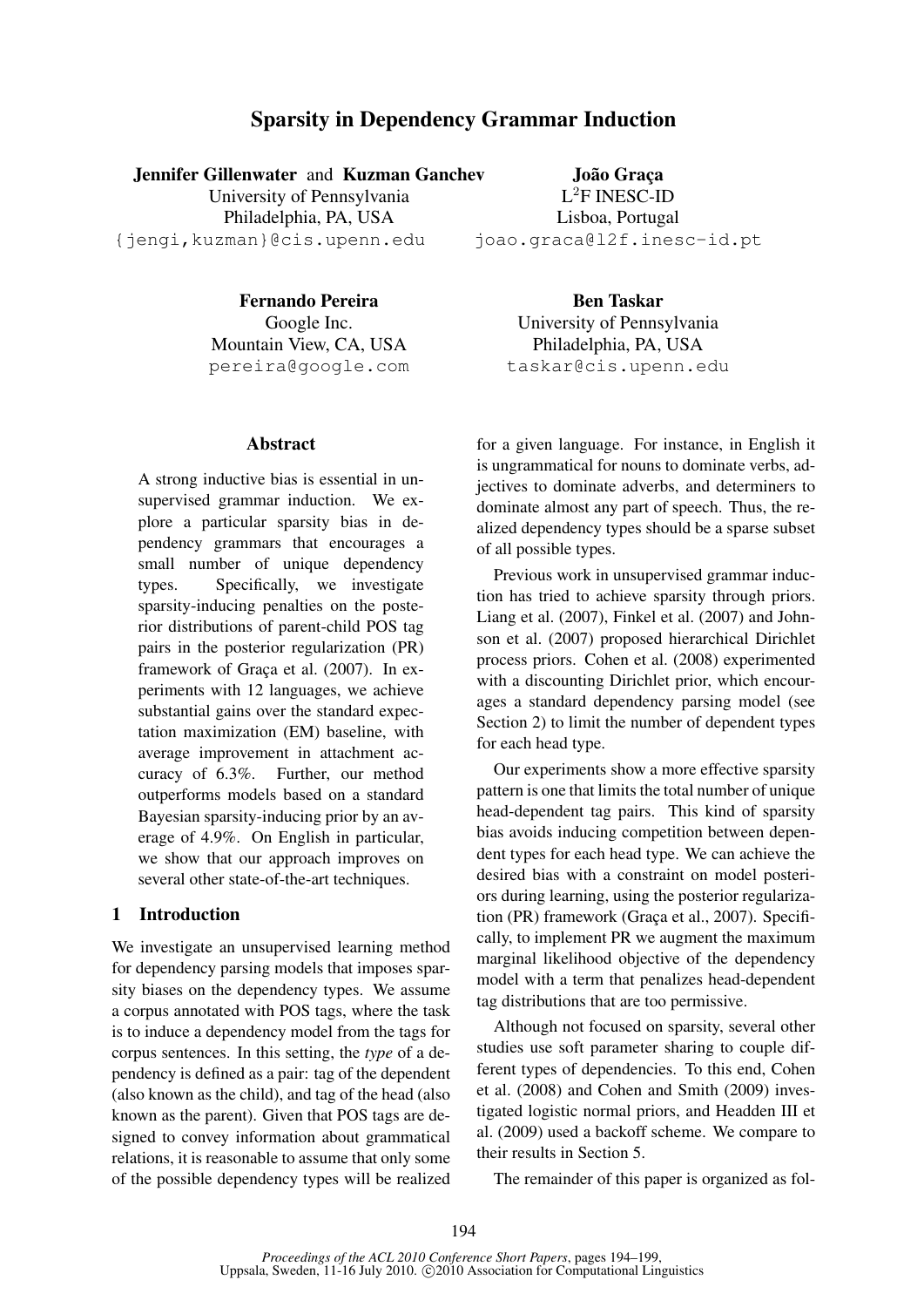lows. Section 2 and 3 review the models and several previous approaches for learning them. Section 4 describes learning with PR. Section 5 describes experiments across 12 languages and Section 6 analyzes the results. For additional details on this work see Gillenwater et al. (2010).

## 2 Parsing Model

The models we use are based on the generative dependency model with valence (DMV) (Klein and Manning, 2004). For a sentence with tags x, the root POS  $r(x)$  is generated first. Then the model decides whether to generate a right dependent conditioned on the POS of the root and whether other right dependents have already been generated for this head. Upon deciding to generate a right dependent, the POS of the dependent is selected by conditioning on the head POS and the directionality. After stopping on the right, the root generates left dependents using the mirror reversal of this process. Once the root has generated all its dependents, the dependents generate their own dependents in the same manner.

#### 2.1 Model Extensions

For better comparison with previous work we implemented three model extensions, borrowed from Headden III et al. (2009). The first extension alters the stopping probability by conditioning it not only on whether there are *any* dependents in a particular direction already, but also on *how many* such dependents there are. When we talk about models with maximum stop valency  $V_s$  $= S$ , this means it distinguishes S different cases:  $0, 1, \ldots, S-2$ , and  $\geq S-1$  dependents in a given direction. The basic DMV has  $V_s = 2$ .

The second model extension we implement is analogous to the first, but applies to dependent tag probabilities instead of stop probabilities. Again, we expand the conditioning such that the model considers how many other dependents were already generated in the same direction. When we talk about a model with maximum child valency  $V_c = C$ , this means we distinguish C different cases. The basic DMV has  $V_c = 1$ . Since this extension to the dependent probabilities dramatically increases model complexity, the third model extension we implement is to add a backoff for the dependent probabilities that does not condition on the identity of the parent POS (see Equation 2).

More formally, under the extended DMV the

probability of a sentence with POS tags x and dependency tree y is given by:

$$
p_{\theta}(\mathbf{x}, \mathbf{y}) = p_{root}(r(\mathbf{x})) \times
$$
  
\n
$$
\prod_{y \in \mathbf{y}} p_{stop}(false \mid y_p, y_d, y_{v_s}) p_{child}(y_c \mid y_p, y_d, y_{v_c}) \times
$$
  
\n
$$
\prod_{x \in \mathbf{x}} p_{stop}(true \mid x, left, x_{v_l}) p_{stop}(true \mid x, right, x_{v_r})
$$
\n(1)

where y is the dependency of  $y_c$  on head  $y_p$  in direction  $y_d$ , and  $y_{v_c}$ ,  $y_{v_s}$ ,  $x_{v_r}$ , and  $x_{v_l}$  indicate valence. For the third model extension, the backoff to a probability not dependent on parent POS can be formally expressed as:

$$
\lambda p_{child}(y_c \mid y_p, y_d, y_{v_c}) + (1 - \lambda)p_{child}(y_c \mid y_d, y_{v_c})
$$
 (2)

for  $\lambda \in [0, 1]$ . We fix  $\lambda = 1/3$ , which is a crude approximation to the value learned by Headden III et al. (2009).

### 3 Previous Learning Approaches

In our experiments, we compare PR learning to standard expectation maximization (EM) and to Bayesian learning with a sparsity-inducing prior. The EM algorithm optimizes marginal likelihood  $\mathcal{L}(\theta) = \log \sum_{\mathbf{Y}} p_{\theta}(\mathbf{X}, \mathbf{Y})$ , where  $\mathbf{X} =$  $\{x^1, \ldots, x^n\}$  denotes the entire unlabeled corpus and  $Y = \{y^1, \ldots, y^n\}$  denotes a set of corresponding parses for each sentence. Neal and Hinton (1998) view EM as block coordinate ascent on a function that lower-bounds  $\mathcal{L}(\theta)$ . Starting from an initial parameter estimate  $\theta^0$ , the algorithm iterates two steps:

$$
\mathbf{E}: q^{t+1} = \underset{q}{\arg\min} \mathbf{KL}(q(\mathbf{Y}) \parallel p_{\theta^t}(\mathbf{Y} \mid \mathbf{X})) \qquad (3)
$$

$$
\mathbf{M}: \theta^{t+1} = \arg\max_{\theta} \mathbf{E}_{q^{t+1}} \left[ \log p_{\theta}(\mathbf{X}, \mathbf{Y}) \right] \quad (4)
$$

Note that the E-step just sets  $q^{t+1}(\mathbf{Y})$  =  $p_{\theta^t}(\mathbf{Y}|\mathbf{X})$ , since it is an unconstrained minimization of a KL-divergence. The PR method we present modifies the E-step by adding constraints.

Besides EM, we also compare to learning with several Bayesian priors that have been applied to the DMV. One such prior is the Dirichlet, whose hyperparameter we will denote by  $\alpha$ . For  $\alpha < 0.5$ , this prior encourages parameter sparsity. Cohen et al. (2008) use this method with  $\alpha = 0.25$  for training the DMV and achieve improvements over basic EM. In this paper we will refer to our own implementation of the Dirichlet prior as the "discounting Dirichlet" (DD) method. In addition to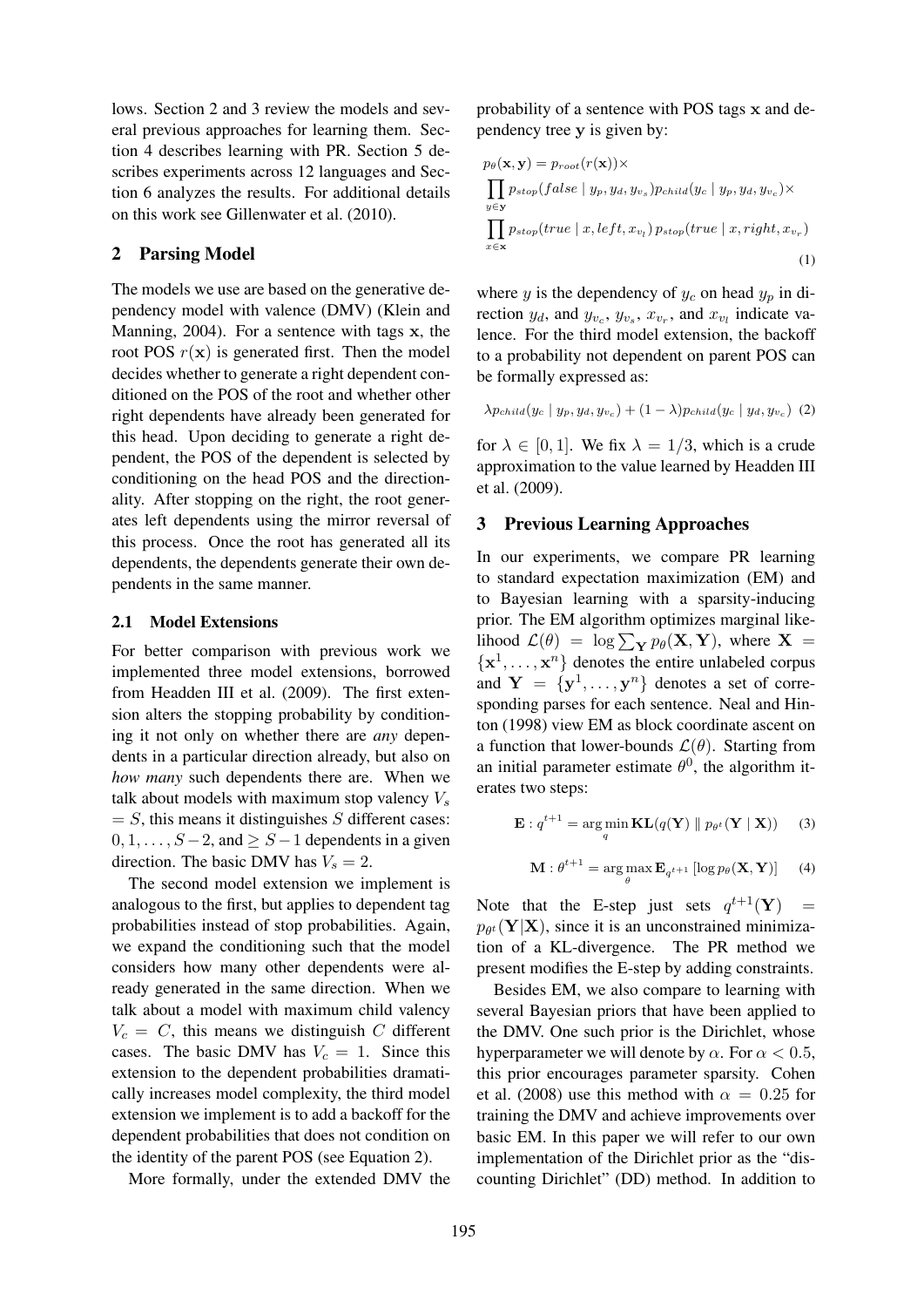the Dirichlet, other types of priors have been applied, in particular logistic normal priors (LN) and shared logistic normal priors (SLN) (Cohen et al., 2008; Cohen and Smith, 2009). LN and SLN aim to tie parameters together. Essentially, this has a similar goal to sparsity-inducing methods in that it posits a more concise explanation for the grammar of a language. Headden III et al. (2009) also implement a sort of parameter tying for the E-DMV through a learning a backoff distribution on child probabilities. We compare against results from all these methods.

## 4 Learning with Sparse Posteriors

We would like to penalize models that predict a large number of distinct dependency types. To enforce this penalty, we use the posterior regularization (PR) framework (Graça et al., 2007). PR is closely related to generalized expectation constraints (Mann and McCallum, 2007; Mann and McCallum, 2008; Bellare et al., 2009), and is also indirectly related to a Bayesian view of learning with constraints on posteriors (Liang et al., 2009). The PR framework uses constraints on posterior expectations to guide parameter estimation. Here, PR allows a natural and tractable representation of sparsity constraints based on edge type counts that cannot easily be encoded in model parameters. We use a version of PR where the desired bias is a penalty on the log likelihood (see Ganchev et al. (2010) for more details). For a distribution  $p_{\theta}$ , we define a penalty as the (generic)  $\beta$ -norm of expectations of some features  $\phi$ :

$$
\left\| \mathbf{E}_{p_{\theta}}[\phi(\mathbf{X}, \mathbf{Y})] \right\|_{\beta} \tag{5}
$$

For computational tractability, rather than penalizing the model's posteriors directly, we use an auxiliary distribution  $q$ , and penalize the marginal loglikelihood of a model by the KL-divergence of  $p_{\theta}$ from  $q$ , plus the penalty term with respect to  $q$ . For a fixed set of model parameters  $\theta$  the full PR penalty term is:

$$
\min_{q} \mathbf{KL}(q(\mathbf{Y}) \parallel p_{\theta}(\mathbf{Y}|\mathbf{X})) + \sigma ||\mathbf{E}_{q}[\phi(\mathbf{X}, \mathbf{Y})]||_{\beta}
$$
(6)

where  $\sigma$  is the strength of the regularization. PR seeks to maximize  $\mathcal{L}(\theta)$  minus this penalty term. The resulting objective can be optimized by a variant of the EM (Dempster et al., 1977) algorithm used to optimize  $\mathcal{L}(\theta)$ .

## 4.1  $\ell_1/\ell_\infty$  Regularization

We now define precisely how to count dependency types. For each child tag  $c$ , let  $i$  range over an enumeration of all occurrences of  $c$  in the corpus, and let p be another tag. Let the indicator  $\phi_{cm}(\mathbf{X}, \mathbf{Y})$ have value 1 if  $p$  is the parent tag of the *i*th occurrence of c, and value 0 otherwise. The number of unique dependency types is then:

$$
\sum_{cp} \max_{i} \phi_{cpi}(\mathbf{X}, \mathbf{Y})
$$
 (7)

Note there is an asymmetry in this count: occurrences of child type  $c$  are enumerated with  $i$ , but all occurrences of parent type p are or-ed in  $\phi_{\text{cpi}}$ . That is,  $\phi_{\text{c}ni} = 1$  if *any* occurrence of p is the parent of the ith occurrence of c. We will refer to PR training with this constraint as PR-AS. Instead of counting pairs of a child token and a parent type, we can alternatively count pairs of a child token and a parent token by letting p range over all *tokens* rather than *types*. Then each potential dependency corresponds to a different indicator  $\phi_{\text{cpi}i}$ , and the penalty is symmetric with respect to parents and children. We will refer to PR training with this constraint as PR-S. Both approaches perform very well, so we report results for both.

Equation 7 can be viewed as a mixed-norm penalty on the features  $\phi_{cpi}$  or  $\phi_{cpi}$ ; the sum corresponds to an  $\ell_1$  norm and the max to an  $\ell_{\infty}$ norm. Thus, the quantity we want to minimize fits precisely into the PR penalty framework. Formally, to optimize the PR objective, we complete the following E-step:

$$
\arg\min_{q} \mathbf{KL}(q(\mathbf{Y})||p_{\theta}(\mathbf{Y}|\mathbf{X})) + \sigma \sum_{cp} \max_{i} \mathbf{E}_{q}[\phi(\mathbf{X}, \mathbf{Y})],
$$
\n(8)

which can equivalently be written as:

$$
\min_{q(\mathbf{Y}), \xi_{cp}} \mathbf{KL}(q(\mathbf{Y}) \parallel p_{\theta}(\mathbf{Y}|\mathbf{X})) + \sigma \sum_{cp} \xi_{cp}
$$
\n
$$
\text{s.t.} \quad \xi_{cp} \leq \mathbf{E}_{q}[\phi(\mathbf{X}, \mathbf{Y})] \tag{9}
$$

where  $\xi_{cp}$  corresponds to the maximum expectation of  $\phi$  over all instances of c and p. Note that the projection problem can be solved efficiently in the dual (Ganchev et al., 2010).

### 5 Experiments

We evaluate on 12 languages. Following the example of Smith and Eisner (2006), we strip punctuation from the sentences and keep only sentences of length  $\leq 10$ . For simplicity, for all models we use the "harmonic" initializer from Klein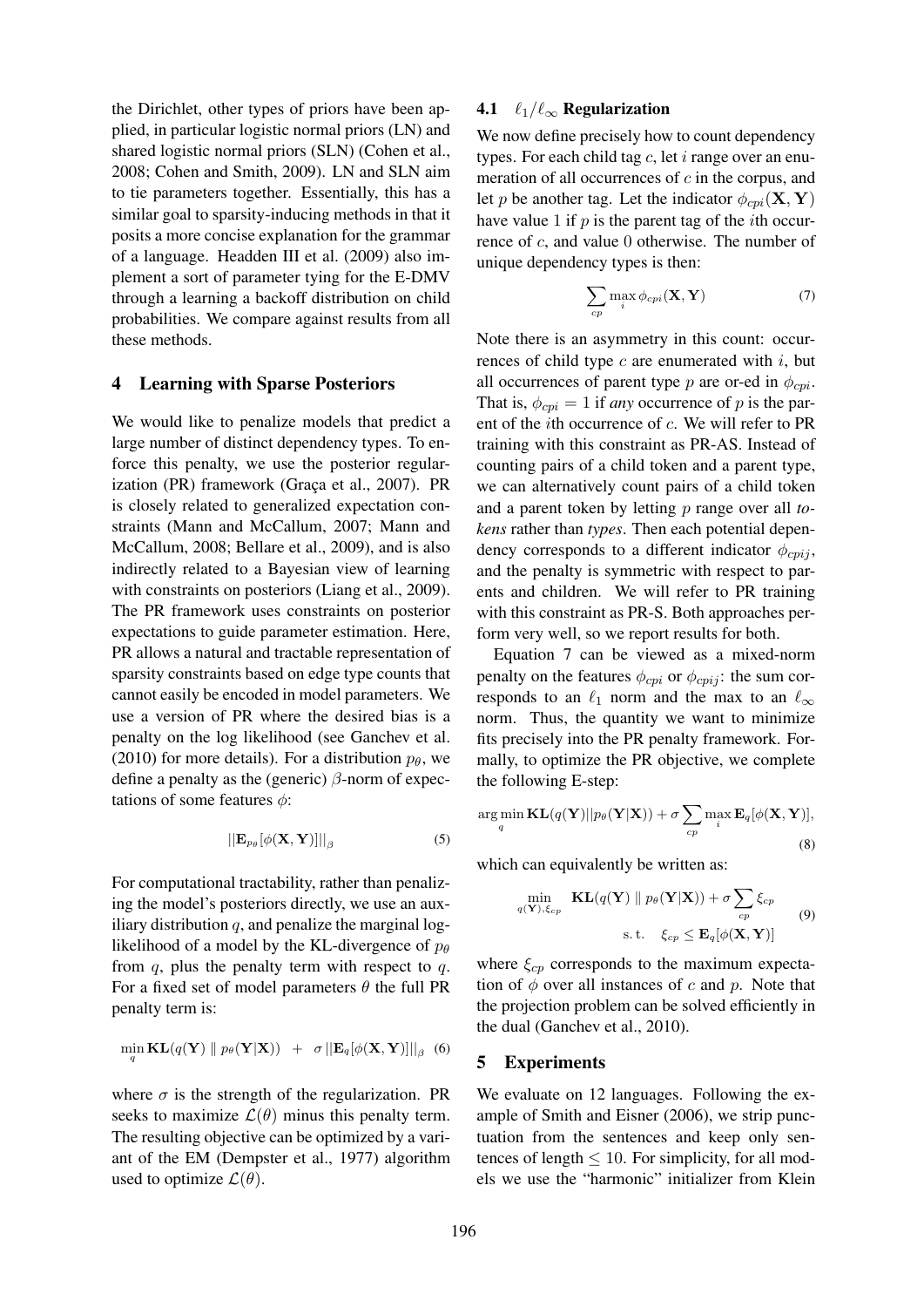| Model      | EM   | <b>PR</b> | Type  | $\sigma$ |
|------------|------|-----------|-------|----------|
| <b>DMV</b> | 45.8 | 62.1      | PR-S  | 140      |
| $2 - 1$    | 45.1 | 62.7      | PR-S  | 100      |
| $2 - 2$    | 54.4 | 62.9      | PR-S  | 80       |
| $3 - 3$    | 55.3 | 64.3      | PR-S  | 140      |
| 4-4        | 55.1 | 64.4      | PR-AS | 140      |

Table 1: Attachment accuracy results. Column 1:  $V_c$ - $V<sub>s</sub>$  used for the E-DMV models. Column 3: Best PR result for each model, which is chosen by applying each of the two types of constraints (PR-S and PR-AS) and trying  $\sigma \in \{80, 100, 120, 140, 160, 180\}$ . Columns 4 & 5: Constraint type and  $\sigma$  that produced the values in column 3.

and Manning (2004), which we refer to as K&M. We always train for 100 iterations and evaluate on the test set using Viterbi parses. Before evaluating, we smooth the resulting models by adding  $e^{-10}$  to each learned parameter, merely to remove the chance of zero probabilities for unseen events. (We did not tune this as it should make very little difference for final parses.) We score models by their attachment accuracy — the fraction of words assigned the correct parent.

## 5.1 Results on English

We start by comparing English performance for EM, PR, and DD. To find  $\alpha$  for DD we searched over five values:  $\{0.01, 0.1, 0.25, 1\}$ . We found 0.25 to be the best setting for the DMV, the same as found by Cohen et al. (2008). DD achieves accuracy 46.4% with this  $\alpha$ . For the E-DMV we tested four model complexities with valencies  $V_c$ - $V<sub>s</sub>$  of 2-1, 2-2, 3-3, and 4-4. DD's best accuracy was 53.6% with the 4-4 model at  $\alpha = 0.1$ . A comparison between EM and PR is shown in Table 1. PR-S generally performs better than the PR-AS for English. Comparing PR-S to EM, we also found PR-S is always better, independent of the particular  $\sigma$ , with improvements ranging from 2% to 17%. Note that in this work we do not perform the PR projection at test time; we found it detrimental, probably due to a need to set the (corpussize-dependent)  $\sigma$  differently for the test set. We also note that development likelihood and the best setting for  $\sigma$  are not well-correlated, which unfortunately makes it hard to pick these parameters without some supervision.

#### 5.2 Comparison with Previous Work

In this section we compare to previously published unsupervised dependency parsing results for English. It might be argued that the comparison is unfair since we do supervised selection of model

| Learning Method                        | Accuracy         |      |      |  |  |  |
|----------------------------------------|------------------|------|------|--|--|--|
|                                        | $\leq 10$        | < 20 | all  |  |  |  |
| PR-S ( $\sigma = 140$ )                | 62.1             | 53.8 | 49.1 |  |  |  |
| LN families                            | 59.3             | 45.1 | 39.0 |  |  |  |
| <b>SLN</b> TieV & N                    | 61.3             | 47.4 | 41.4 |  |  |  |
| PR-AS ( $\sigma = 140$ )               | 64.4             | 55.2 | 50.5 |  |  |  |
| DD ( $\alpha = 1$ , $\lambda$ learned) | 65.0 $(\pm 5.7)$ |      |      |  |  |  |

Table 2: Comparison with previous published results. Rows 2 and 3 are taken from Cohen et al. (2008) and Cohen and Smith (2009), and row 5 from Headden III et al. (2009).

complexity and regularization strength. However, we feel the comparison is not so unfair as we perform only a very limited search of the model- $\sigma$ space. Specifically, the only values of  $\sigma$  we search over are {80, 100, 120, 140, 160, 180}.

First, we consider the top three entries in Table 2, which are for the basic DMV. The first entry was generated using our implementation of PR-S. The second two entries are logistic normal and shared logistic normal parameter tying results (Cohen et al., 2008; Cohen and Smith, 2009). The PR-S result is the clear winner, especially as length of test sentences increases. For the bottom two entries in the table, which are for the E-DMV, the last entry is best, corresponding to using a DD prior with  $\alpha = 1$  (non-sparsifying), but with a special "random pools" initialization and a learned weight  $\lambda$  for the child backoff probability. The result for PR-AS is well within the variance range of this last entry, and thus we conjecture that combining PR-AS with random pools initialization and learned  $\lambda$  would likely produce the best-performing model of all.

#### 5.3 Results on Other Languages

Here we describe experiments on 11 additional languages. For each we set  $\sigma$  and model complexity (DMV versus one of the four E-DMV experimented with previously) based on the best configuration found for English. This likely will not result in the ideal parameters for all languages, but provides a realistic test setting: a user has available a labeled corpus in one language, and would like to induce grammars for many other languages. Table 3 shows the performance for all models and training procedures. We see that the sparsifying methods tend to improve over EM most of the time. For the basic DMV, average improvements are 1.6% for DD, 6.0% for PR-S, and 7.5% for PR-AS. PR-AS beats PR-S in 8 out of 12 cases,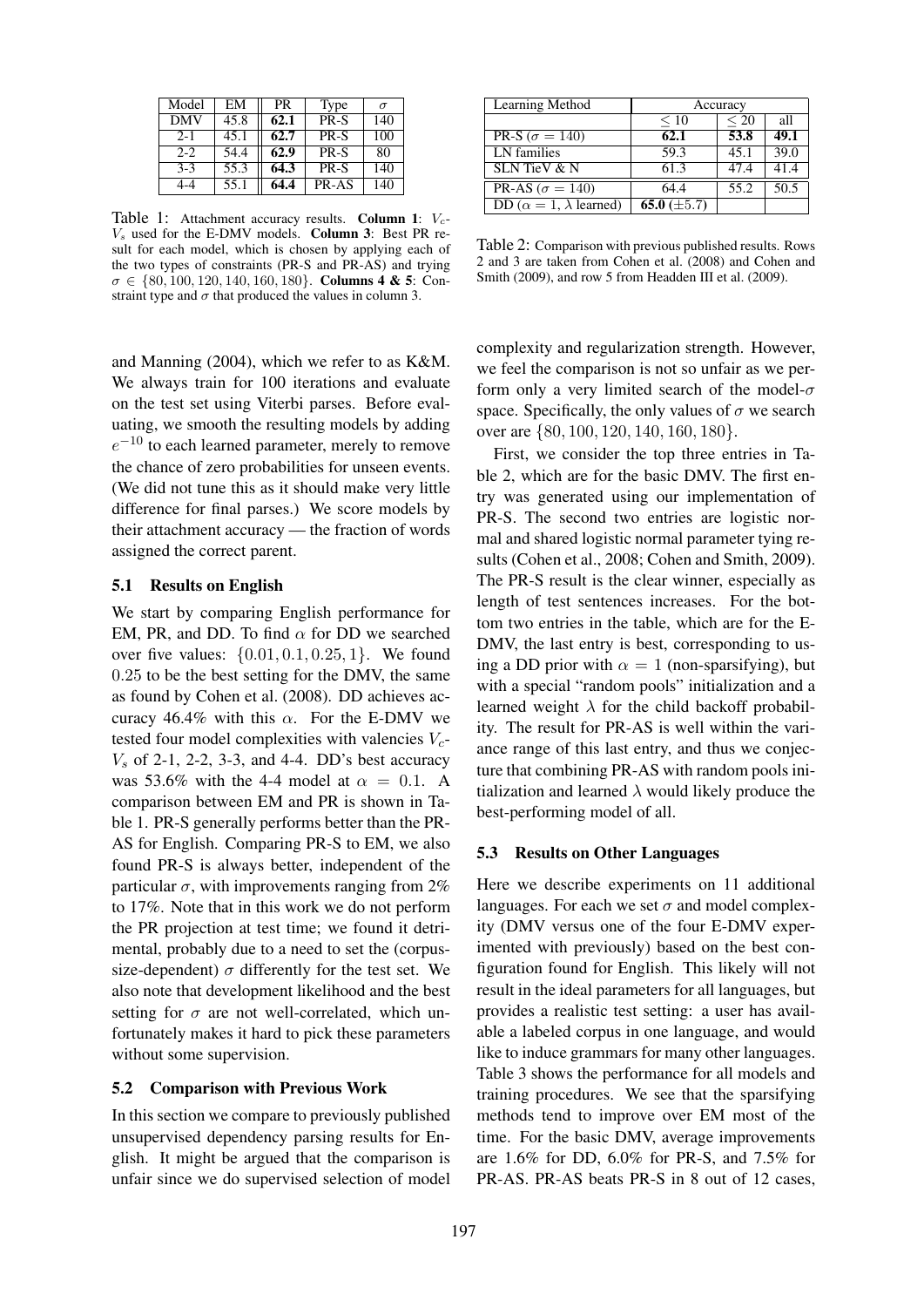|                  | <b>Bg</b>             | Сz          | De   | Dk   | En   | Es   | Jp   | Nl   | Pt   | Se   | $\overline{S}i$ | $\overline{\text{Tr}}$ |
|------------------|-----------------------|-------------|------|------|------|------|------|------|------|------|-----------------|------------------------|
|                  | DMV Model             |             |      |      |      |      |      |      |      |      |                 |                        |
| EM               | 37.8                  | 29.6        | 35.7 | 47.2 | 45.8 | 40.3 | 52.8 | 37.1 | 35.7 | 39.4 | 42.3            | 46.8                   |
| DD 0.25          | 39.3                  | 30.0        | 38.6 | 43.1 | 46.4 | 47.5 | 57.8 | 35.1 | 38.7 | 40.2 | 48.8            | 43.8                   |
| <b>PR-S 140</b>  | 53.7                  | 31.5        | 39.6 | 44.0 | 62.1 | 61.1 | 58.8 | 31.0 | 47.0 | 42.2 | 39.9            | 51.4                   |
| <b>PR-AS 140</b> | 54.0                  | <b>32.0</b> | 39.6 | 42.4 | 61.9 | 62.4 | 60.2 | 37.9 | 47.8 | 38.7 | 50.3            | 53.4                   |
|                  | <b>Extended Model</b> |             |      |      |      |      |      |      |      |      |                 |                        |
| EM(3,3)          | 41.7                  | 48.9        | 40.1 | 46.4 | 55.3 | 44.3 | 48.5 | 47.5 | 35.9 | 48.6 | 47.5            | 46.2                   |
| DD 0.1 (4.4)     | 47.6                  | 48.5        | 42.0 | 44.4 | 53.6 | 48.9 | 57.6 | 45.2 | 48.3 | 47.6 | 35.6            | 48.9                   |
| PR-S 140 (3,3)   | 59.0                  | 54.7        | 47.4 | 45.8 | 64.3 | 57.9 | 60.8 | 33.9 | 54.3 | 45.6 | 49.1            | 56.3                   |
| PR-AS 140 (4,4)  | 59.8                  | 54.6        | 45.7 | 46.6 | 64.4 | 57.9 | 59.4 | 38.8 | 49.5 | 41.4 | 51.2            | 56.9                   |

Table 3: Attachment accuracy results. The parameters used are the best settings found for English. Values for hyperparameters ( $\alpha$  or  $\sigma$ ) are given after the method name. For the extended model ( $V_c$ ,  $V_s$ ) are indicated in parentheses. En is the English Penn Treebank (Marcus et al., 1993) and the other 11 languages are from the CoNLL X shared task: Bulgarian [Bg] (Simov et al., 2002), Czech [Cz] (Bohomovà et al., 2001), German [De] (Brants et al., 2002), Danish [Dk] (Kromann et al., 2003), Spanish [Es] (Civit and Martí, 2004), Japanese [Jp] (Kawata and Bartels, 2000), Dutch [Nl] (Van der Beek et al., 2002), Portuguese [Pt] (Afonso et al., 2002), Swedish [Se] (Nilsson et al., 2005), Slovene [Sl] (Džeroski et al., 2006), and Turkish [Tr] (Oflazer et al., 2003).



Figure 1: Posterior edge probabilities for an example sentence from the Spanish test corpus. At the top are the gold dependencies, the middle are EM posteriors, and bottom are PR posteriors. Green indicates correct dependencies and red indicates incorrect dependencies. The numbers on the edges are the values of the posterior probabilities.

though the average increase is only 1.5%. PR-S is also better than DD for 10 out of 12 languages. If we instead consider these methods for the E-DMV, DD performs worse, just 1.4% better than the E-DMV EM, while both PR-S and PR-AS continue to show substantial average improvements over EM, 6.5% and 6.3%, respectively.

## 6 Analysis

One common EM error that PR fixes in many languages is the directionality of the noun-determiner relation. Figure 1 shows an example of a Spanish sentence where PR significantly outperforms EM because of this. Sentences such as "Lleva tiempo entenderlos" which has tags "main-verb common-noun main-verb" (no determiner tag) provide an explanation for PR's improvement when PR sees that sometimes nouns can appear without determiners but that the opposite situation

does not occur, it shifts the model parameters to make nouns the parent of determiners instead of the reverse. Then it does not have to pay the cost of assigning a parent with a new tag to cover each noun that doesn't come with a determiner.

# 7 Conclusion

In this paper we presented a new method for unsupervised learning of dependency parsers. In contrast to previous approaches that constrain model parameters, we constrain model posteriors. Our approach consistently outperforms the standard EM algorithm and a discounting Dirichlet prior.

We have several ideas for further improving our constraints, such as: taking into account the directionality of the edges, using different regularization strengths for the root probabilities than for the child probabilities, and working directly on word types rather than on POS tags. In the future, we would also like to try applying similar constraints to the more complex task of joint induction of POS tags and dependency parses.

# Acknowledgments

J. Gillenwater was supported by NSF-IGERT 0504487. K. Ganchev was supported by ARO MURI SUBTLE W911NF-07-1-0216. J. Graça was supported by FCT fellowship SFRH/BD/27528/2006 and by FCT project CMU-PT/HuMach/0039/2008. B. Taskar was partly supported by DARPA CSSG and ONR Young Investigator Award N000141010746.